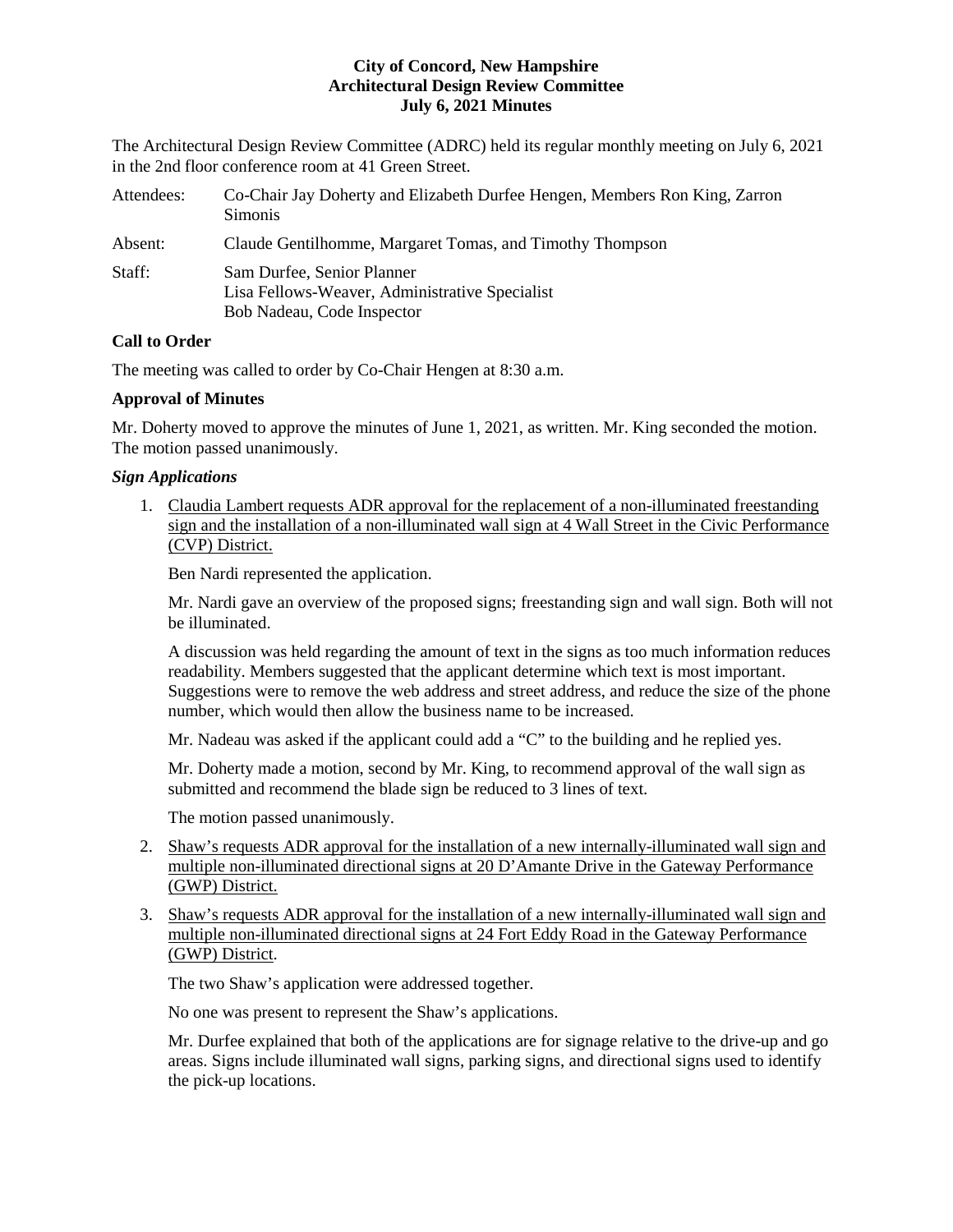Mr. Doherty made a motion, second by Mr. King, to recommend approval of the signs for both locations, as submitted.

The motion passed unanimously.

4. Bridget Windsor requests ADR approval for the replacement of a non-illuminated wall sign and an internally-illuminated projecting sign at 32 N. Main Street in the Central Business Performance (CBP) District.

Bridget Windsor was present to represent the application.

Ms. Windsor stated that this is the former Metro PCS location.

Mr. Doherty noted that there are two different texts used, upper and lower case. Ms. Hengen noted that the logo is used with only one sign and could be misleading for two different businesses.

Ms. Windsor stated that she would change to the sign to lower case and have the logo be the only thing on the hanging sign and will center the logo. It was noted that the signs are not illuminated.

Mr. Doherty made a motion, second by Mr. King, to approve the signs with the recommendation that the logo be centered if the text is begin removed, and all text be consistent, either all upper case or all lower case on both signs, and the signs are non-illuminating.

The motion passed unanimously.

5. Harlan Hutchinson requests ADR approval for the replacement of an internally-illuminated wall sign and internally-illuminated freestanding panel sign at 89 Fort Eddy Road in the Gateway Performance (GWP) District.

No one was present to represent the application.

Mr. Durfee stated that the proposal is for a wall sign and a freestanding sign panel sign. These signs have been installed. He added that the application will be pulled from the Planning Board consent agenda since they were installed without approvals.

Mr. Doherty stated that sign itself is fine; however, it could be more colorful.

Reference was made to other signs in the plaza and the signs background colors. It was recommended that the business reverse the building sign to use a black background and the pylon signs to remain as installed.

Mr. Doherty made a motion, second by Mr. King, to recommend approval of the signs, as submitted, with the recommendation that the white background have an opaque backer panel for both the pylon and wall sign. The motion passed unanimously.

## 6. [Kelley Family Properties](https://www.concordnh.gov/DocumentCenter/View/17431/189-N-Main-St----Kelley-Prop---1-sign-for-ADR) requests ADR approval for the replacement of a non-illuminated freestanding sign at 189 North Main Street in the Urban Commercial (CU) District.

No one was present to represent this application.

Mr. Durfee stated that the applicant is reconfiguring the apartments on the upper floors. Mr. Nadeau stated that the applicant is applying for a blank panel as a master sign; there are no businesses in the building yet. The intent is to not need to return to the Committee if the master sign is approved. The master sign has been proposed with only four panels. Each sign will be installed blank and will end up having only two lines of text. The colors will remain as the grey tones shown.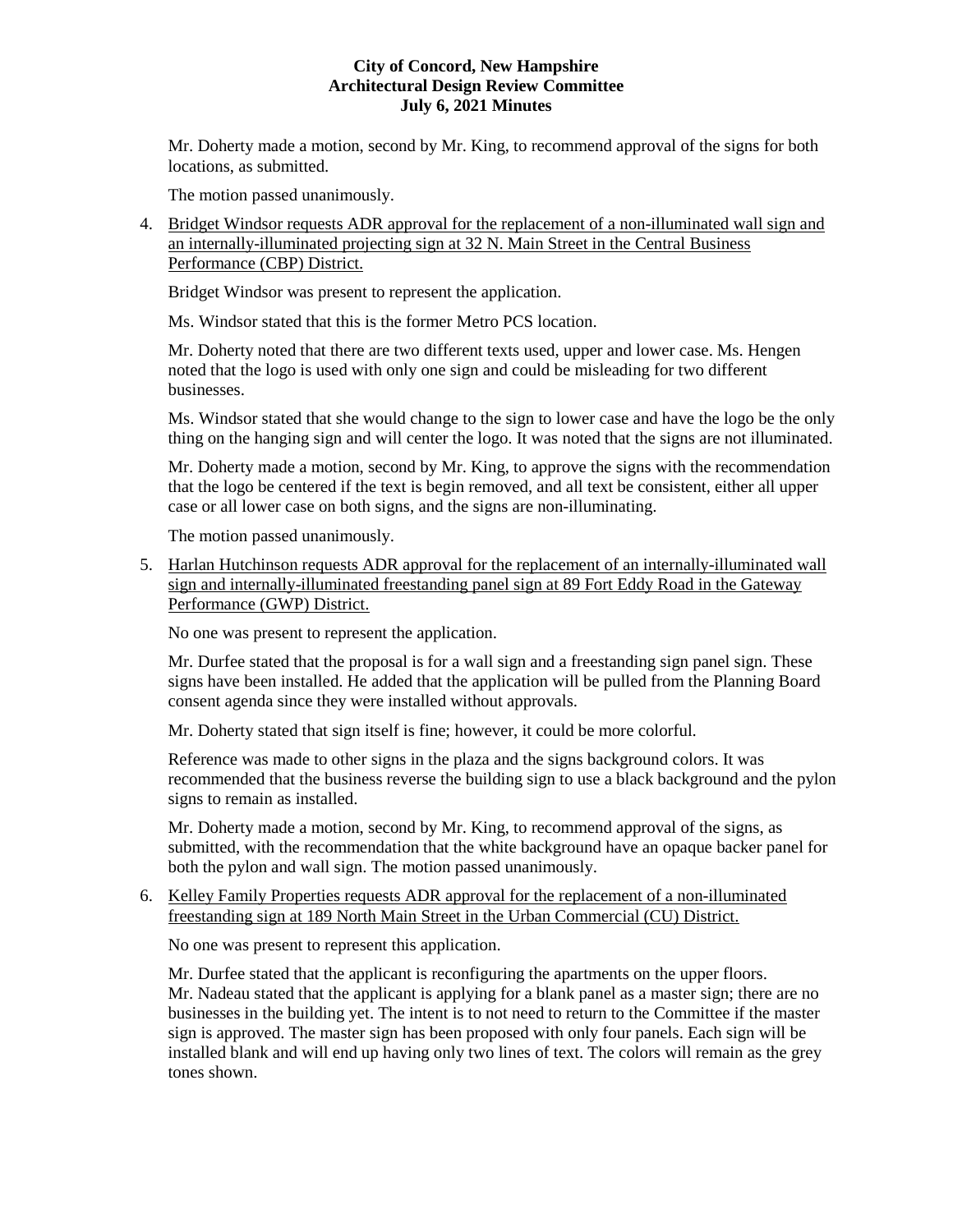Mr. King made a motion, second by Mr. Simmonis, to recommend approval of the master sign, as submitted.

The motion passed unanimously.

7. Kelley Family Properties requests ADR approval for the replacement of a non-illuminated wall sign at 6 Loudon Road in the Gateway Performance (GWP) District.

No one was present to represent this application.

Mr. Durfee stated that the proposal is to replace the existing wall sign. He stated that the sign is the same but the text color appears more silver than white.

Mr. King made a motion, second by Mr. Doherty, to recommend approval of the wall sign, as submitted.

The motion passed unanimously.

## *Building Permit Applications in Performance Districts*

1. Bangor Savings Bank requests ADR approval for the replacement of an awning at 82 North Main Street in the Central Business Performance (CBP) District.

Kelly Stanford of Warrenstreet Architects represented the application.

Mr. King made a motion, second by Mr. Simmonis, to recommend approval of the awning, as submitted.

The motion passed unanimously.

2. Bohler, on behalf of Atlantic Broadband, requests ADR approval for the construction of a new 924 sf public utility building and associated site improvements at 264-268 Sheep Davis Road in the Gateway Performance (GWP) District.

Gary Sadler represented Atlantic Broadband.

Color renderings were provided.

Mr. Sadler explained the proposal is for an 800 sq. ft. telecom utility building for the sole purpose to house communication equipment. The building will not be occupied equipment only. He reviewed the proposed materials. The building is 16 ft. high and will have a metal roof, a 20 ft buffer of evergreens and a 6 ft. high fence so it will likely not be seen from the road. There will be an occasional car on site for maintenance purposes. Standing seam awnings are used for protection from the elements. No signage is proposed.

Mr. Doherty asked about the choice of colors. Mr. Sadler replied that they are proposing barn like colors and textures; trying to keep it as neutral as possible. Mr. Doherty suggested changing the colors to make the building less visible. Ms. Hengen suggested using a darker color for the fence like black or darker greens. It was also suggested that darker earth tone be used for the building and roof such as a dark gray or green or black.

Mr. Simmonis asked about lighting. Mr. Sadler replied that there will be cameras and some lighting for security purposes only. They do not intent to have the lights on all the time. Lighting will be used in the parking area for safety and maintenance purposes.

Mr. King made a motion, second by Mr. Simmonis, to recommend approval of the utility building as submitted, with the recommendation for darker earth tones materials b used for the roof, building, canopies, and fence.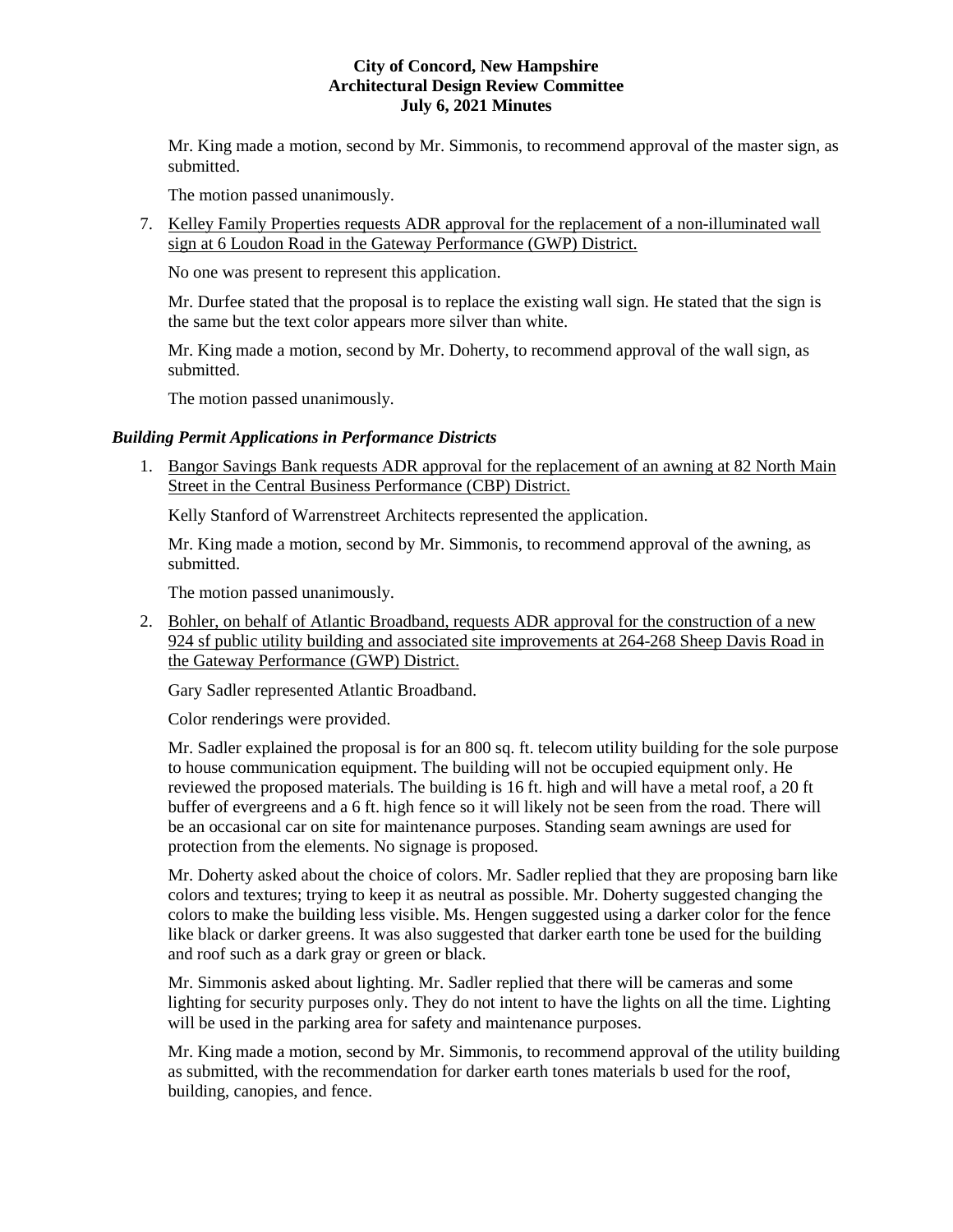The motion passed unanimously.

# *Major Site Plan Applications*

1. TF Moran, on behalf of KRJ Finance, LLC, request ADR approval for a nine-lot cluster subdivision at 462 Josiah Bartlett Road in the Medium Density Residential (RM) District. The applicant has requested to postpone the public hearing to the July 21st Planning Board meeting.

No one present to represent the application.

Mr. Durfee explained that this proposal is for a cluster subdivision of approximately 13 acres into a nine-unit condominium cluster development. An additional lot will be the remaining area required for open space. A Home Owners Association will be established and will maintain the ownership of the open space.

The landscaping plan was reviewed. Mr. Durfee stated that the site layout and building design need to be reviewed by the Committee.

A discussion was held regarding sidewalks. Mr. Durfee stated that there will be no sidewalks. The developer would prefer to not have any sidewalks. The sidewalks will also interfere with the drainage utilities underground. A waiver has been requested.

Ms. Hengen commented about the paneled column as it is an odd feature. She asked if it could be removed.

A discussion was held regarding the proposed colors and style of siding. Mr. Durfee explained that the developer has not yet determined these features yet. Mr. Doherty stated that he is okay with the overall concept. Mr. Doherty stated that the colors should vary and be based on the location and design of house.

Mr. King requested that there be attention given to the orientation of the houses throughout the development noting the proposed driveway locations and lot lines as well as the yard sizes. He suggested reconfiguring some to allow larger back yards than a front yard and reducing the length of the driveways will create a more neighborhood feel. He also noted that the locations of the utility boxes should be looked into.

Mr. Doherty made a motion, second by Mr. King, to recommend approval with the understanding that the architecture of the buildings and roadway is acceptable; however, the house layout, driveway locations, and utility box locations need to be reviewed and redesigned in order to create more of a neighborhood feel, which can be accomplished by relocating the houses and driveways as they relate to the extra parking spaces with the intent to not block green space; and samples of exact materials, color choices, and revised plans to be resubmitted to the Committee for final recommendation for approval.

The motion passed unanimously.

2. Wilcox & Barton, on behalf Community Bridges, requests ADR approval for the expansion of a parking lot, improved pedestrian access, and the addition of two doorways in the rear of the building, at 162 Pembroke Road, in the Industrial (IN) District.

Erin Lambert of Wilcox & Barton represented the application.

Ms. Lambert gave an overview of the project explained that Community Bridges would like to renovate the existing building for more office space, expand the parking area and add sidewalks around the existing building. The construction will also bring the existing entrances into compliance with ADA requirements. 24 parking spaces are proposed to be added along with two doorways in the rear of the building. No changes will be made to the footprint. In addition, a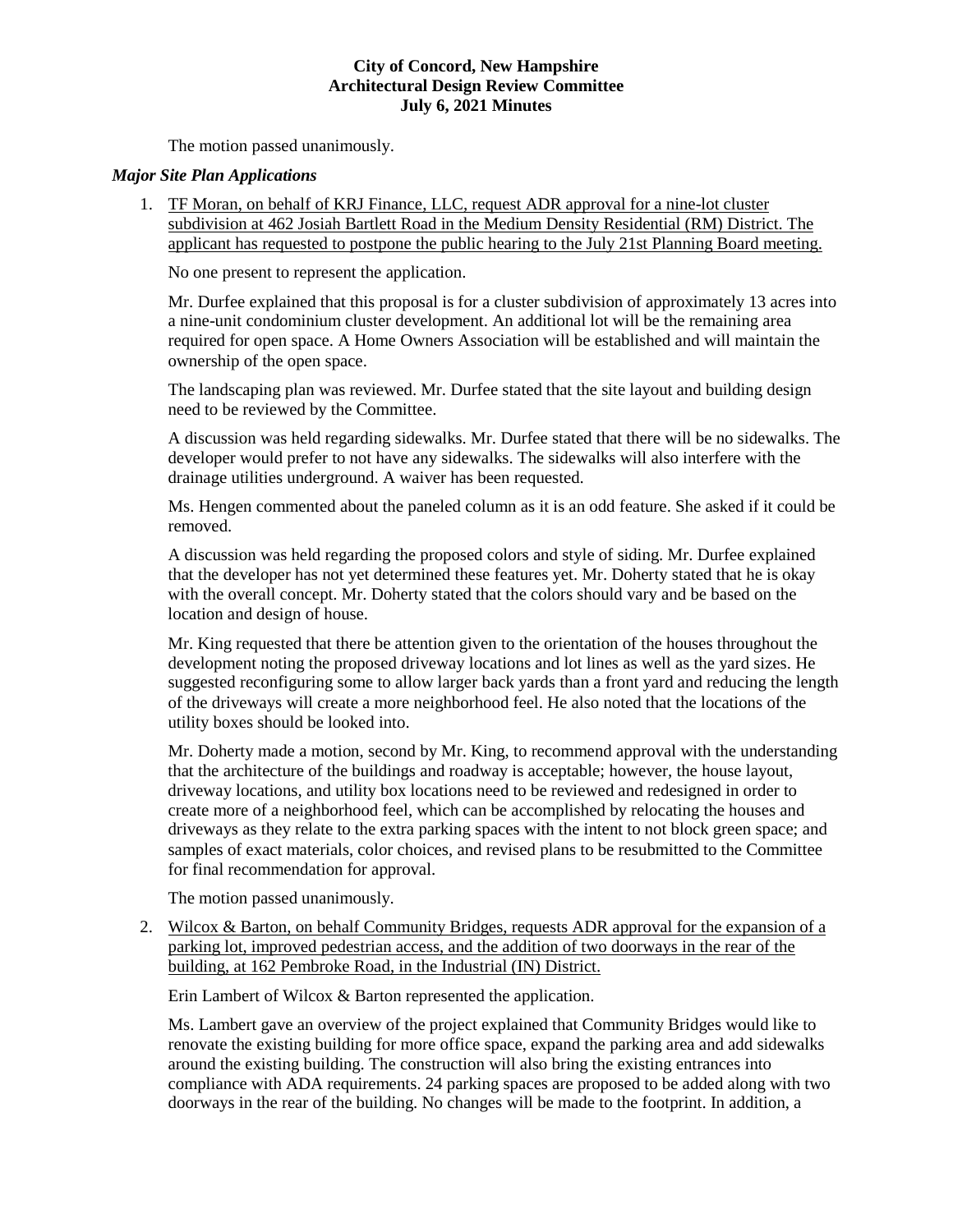drainage mitigation system will be added. The outside architecture is not changing. They are adding windows and CMU that will match the existing building. The site currently has a heavy wooded boundary; however, they are adding trees to meet the necessary requirements. A sign application will be forth coming.

A brief discussion was held regarding the lighting. Ms. Lambert stated that there are new site line poles, which are noted on the photo metric plan. Mr. Simmonis noted that there may be some blockage due to existing trees. Ms. Lambert noted that there are wall mounted lights for the sidewalk; however, they are for emergency purposes only.

It was noted that the proposed flowering pear tree will need to be changed out.

Mr. Doherty made a motion, second by Mr. King, to recommend approval as submitted, with the recommendation that the lighting be plan be verified to make sure that there are not dark spot with the proposed lights, and the pear trees are replaced with another species.

The motion passed unanimously.

3. Dakota Partners, requesting Major Site Plan approval for a mixed-use development consisting of six residential buildings (180 total units), and two commercial buildings, at Langdon Avenue in the Opportunity Corridor Performance District. The applicant is returning at the request of the ADR Committee.

Mark Pilotte, of Dakota Partners, Ed Wojcik with Katie Van Hamel from Wojcik Architects, and Kelly Stanford of Warrenstreet Architects represented the application along with Peter Bloomfield of P&M Realty.

Mr. Durfee stated that the project was reviewed last month and the applicant is returning to the Committee to continue discussion. Samples were provided of the proposed materials for the multi-family residential buildings.

A discussion was held last month regarding connectivity from the residential area through the commercial buildings, this has been addressed. The connections through the two 12-unit residential buildings and the two office buildings has been opened up more and a path added; however, the fence will need to be in place until the commercial buildings are completed for environmental purposes. In addition, parallel parking has been added along the street to create more of a street frontage. The fence line west located of the residential buildings where ADR requested a connection to the conservation area has been has been moved back, which will allow more space and visual connection to green space.

Mr. Wojcik explained that they have reoriented the 12-unit residential buildings to provide a street entrance. Mr. King asked if the office buildings will be rented as office space given the economy and businesses moving away from office spaces. It was explained that the building will be marketed for offices and they are confident they will be rented.

Ms. Hengen stated that it appears the office buildings are now designed to have an entrance on the south elevations. She asked if the residents of the housing will utilize the parallel parking. Mr. Pilotte stated that the ratio for the parking on site is 1.5; traditionally it is a 1.2 to 1.5. They are comfortable with the proposed parking.

Ms. Van Hamel gave an overview of the renderings for the residential buildings and the courtyard. The finishes proposed are warmer tones, which will carry through and wrap around the building. She explained that they have reduced some of the details wrapping around the corners. Mr. Wojcik stated that they are trying to capture and incorporate historical architectural elements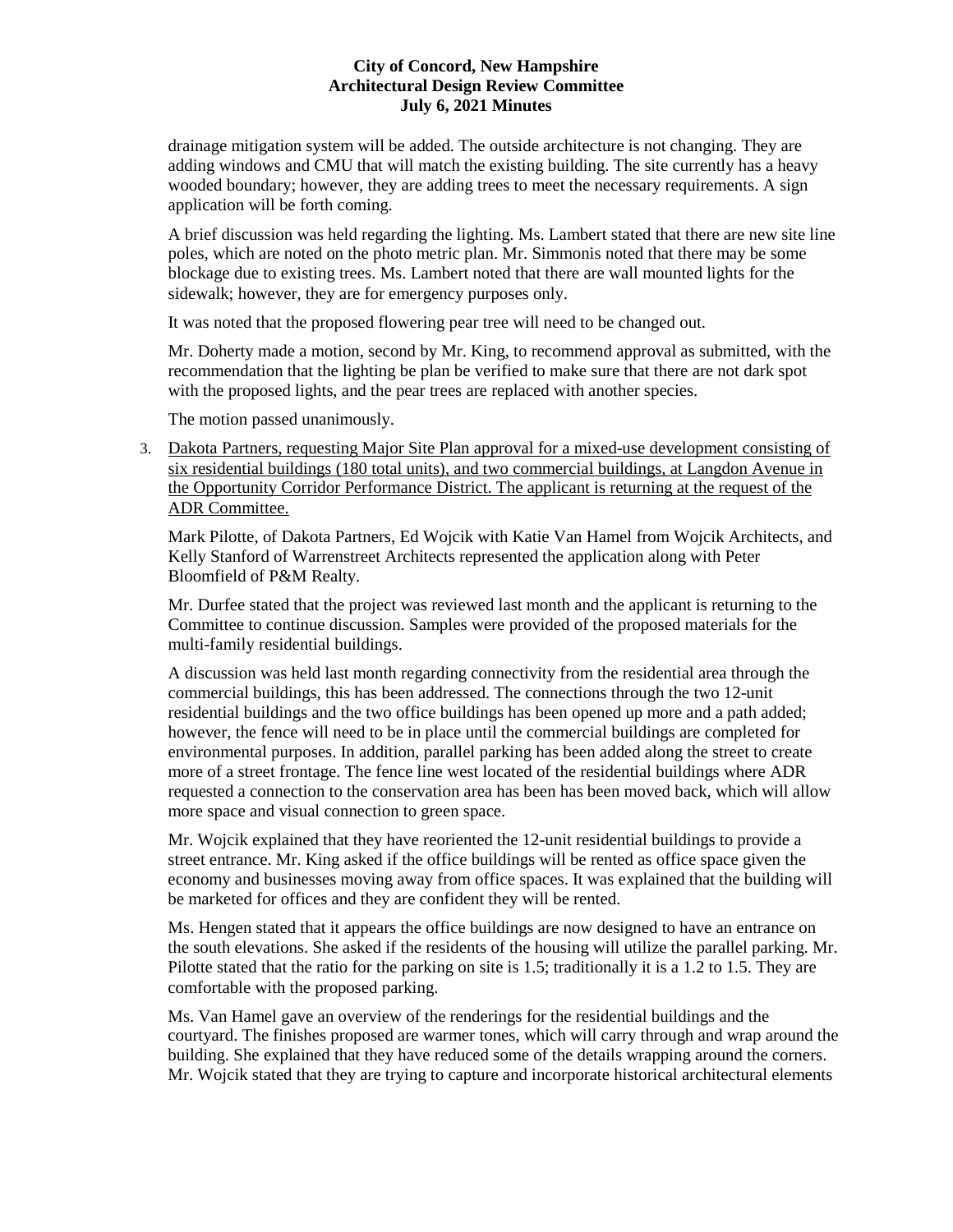of the property all while trying to be maintenance free and at an affordable cost. Mr. Pilotte added that there are 192 units proposed.

Ms. Shank asked if they would consider reconfigurations of the buildings to have ground floor entrances on the central green space. Mr. Pilotte explained they have concerns regarding security and want to limit the number of entranceways. He added that if the City required patios and individual entrances, he would not be able to pursue the project further. Mr. Wojcik added that there are now walking paths to connect the common space entrances to allow walking through the space from each of the buildings.

Landscaping plan was reviewed.

Mr. Pilotte explained that they redesigned the apartments to reduce the building sizes for cost purposes, which created an additional 20,000 sq. ft. of green space.

Ms. Hengen asked if there was any interaction of the residential and office space since they are so closely tied together. Mr. Wojcik replied that they cannot control the tenants of the office space.

Mr. Dougherty stated that he likes the mill look proposed and colors proposed for the residential buildings, but does not like the proposed design of the office buildings. Discussion ensued regarding the windows for the residential buildings. Due to costs, white windows and trusses are proposed; however, Mr. Wojcik added that they are keeping the black windows open as an option and looking will continue to look into other options, which may include making other changes to allow for the increased costs of the darker windows.

Discussion continued regarding the connection between the residential and commercial. Mr. Pilotte mentioned that the fence is temporary and is due to the site's environmental issues. Ms. Stanford explained there is potential to internally connect the front and rear of the commercial buildings through the use of an entrance corridor, but they have not yet designed the floor plans pending tenant use.

Ms. Shank spoke to the commercial development of the site and staff's initial discussions with the developer focused on the importance of creating a cohesive design that ties the multiple uses together. This is not a residential district, the ordinance was changed to allow residential in this district, the primary purpose of the district was always to create high performing commercial development. She explained that parking for the commercial buildings should be in the rear, the uses should be able to be connected and a streetscape created using street trees, benches, etc. Discussion continued relative to the layout and the future development of the site. Mr. Pilotte stated that there are many constraints on the site; environmental issues of the site, floodplain areas; it has been difficult to address these items with the site constraints.

Ms. Hengen stated that housing makes sense. Mr. Pilotte stated that adding the office space creates synergy and opportunities for the area and for the residences in the area.

A discussion was held regarding balancing the height of the office buildings. Mr. Pilotte stated that the height is driven by parking. The original intent was to have two separate office buildings with separate parking, but all parking is now for both buildings. Ms. Hengen asked if it is their intent to improve the street scape and added that it may be an option to reduce the height of the taller building and increase the height of the smaller building to reduce the scale of the building along the streetscape, and make the rear elevation part of a vibrant street. Ms. Stanford spoke to the design intent of the buildings, and disagreed that the buildings were out of scale with the streetscape. The intent was to allow flexibility for future tenants.

Mr. Simmonis mentioned the lighting plan and asked if lights would be blocked by trees, and asked if the applicant would consider bollards. He recommended the applicant run the lighting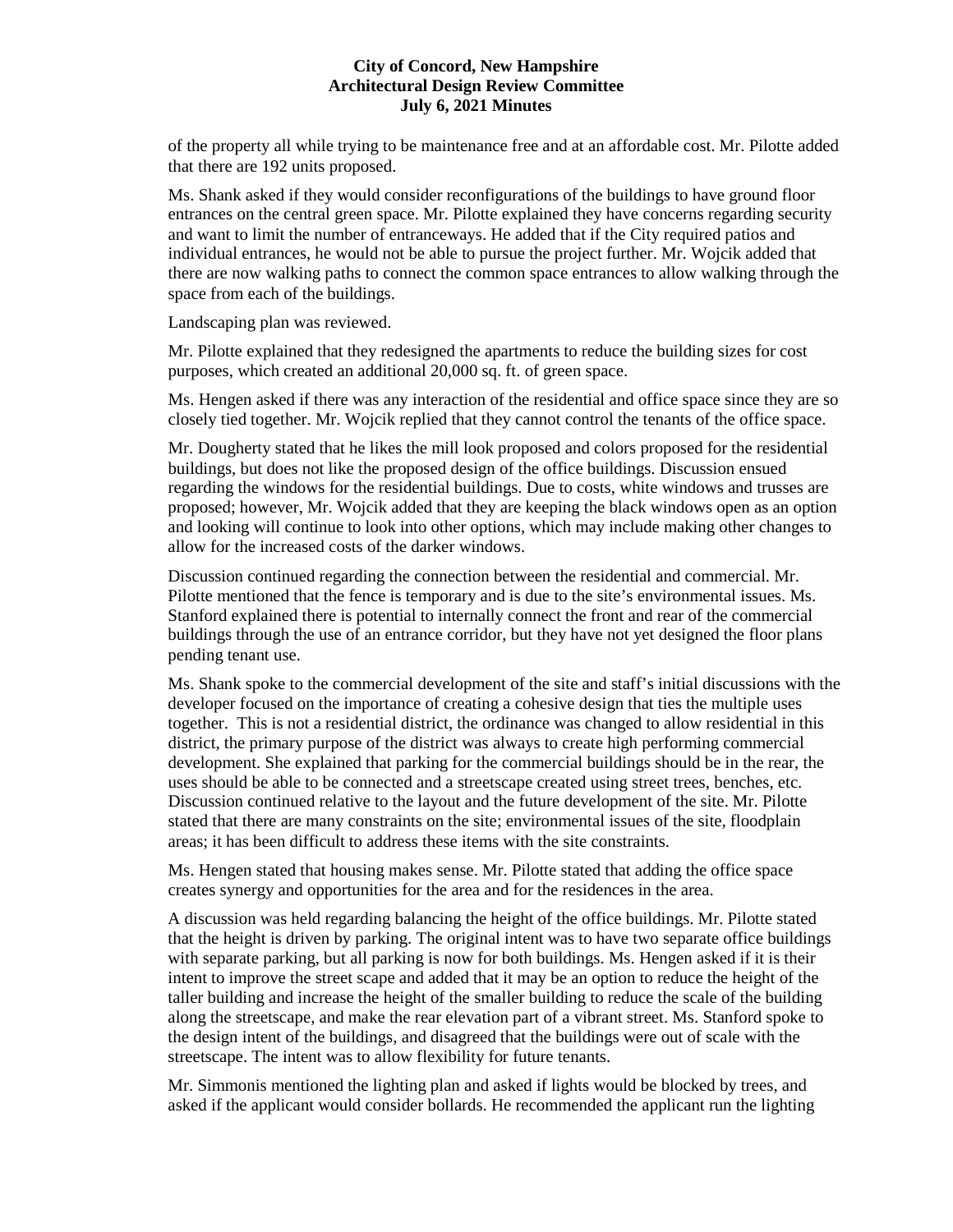analysis with the trees. Mr. Pilotte replied that they are comfortable with the proposal; however, will look into the lighting of the site.

Ms. Hengen applauded the mixed-use approach for the development.

Mr. Doherty made a motion, second by Mr. King, to recommend approval for the layout and materials for the residential use, as submitted, with the suggestion to look into an additional entrance onto the courtyard space for each building, and to look at the lighting plan again.

The motion passed unanimously.

Ms. Hengen made a motion, second by Mr. King, to recommend approval for the layout and architectural components for the commercial use, as submitted, with the following recommendations to be addressed prior to any building permits being issued:

- The applicant shall return to the Committee with a plan showing the exterior design once tenants are identified;
- A strong recommendation that to the southern façade be redesigned to add vibrancy to the streetscape and that it be acknowledged as the major entrance with the north entries that lead onto parking being diminished;
- Architecture, as it is further refined, should relate visually more to the elements of the residential buildings without losing the commercial aesthetic.

The motion passed unanimously.

4. Alex Vailas, LLC, on behalf of ROI Irrevocable Trust, requests Comprehensive Development Plan approval for a mixed residential and commercial development consisting of (5) new 5-story multifamily buildings, a gas station, car wash, sandwich shop, and convenience store in Phase 1; and an assisted living facility, (24) independent living townhomes, grocery store, commercial building, and drive through service in subsequent phases, in the Gateway Performance (GWP) District.

Continued for further development of the plan.

5. Warrenstreet Architects, on behalf of Pitco Frialator, LLC, request preliminary design review for a new building on Integra Drive in the Industrial (IN) District.

Jennifer McCourt of McCourt Engineering represented the application along with Jonathan Smith from Warrenstreet Architects and Karl Searl of Pitco Frialator.

Mr. Smith provided an overview of the concept for a new 350,000 sq. ft. manufacturing building. The project will bring together 4 different buildings. 1/3 of the building will be for storage and 2/3 will be for manufacturing, office space, and a test kitchen

A discussion was held regarding the landscaping and the number of trees proposed. It was noted that 156 trees were proposed. If fewer trees are desired, Mr. Durfee stated that a variance would be required or a Conditional Use Permit.

Additional discussion was held regarding the proposed megawatts of solar panels that will be on the roof.

Overall, the Committee was supportive of the building design, but did express a desire to see more trees in the staff parking lot.

No vote was taken.

# **Adjournment**